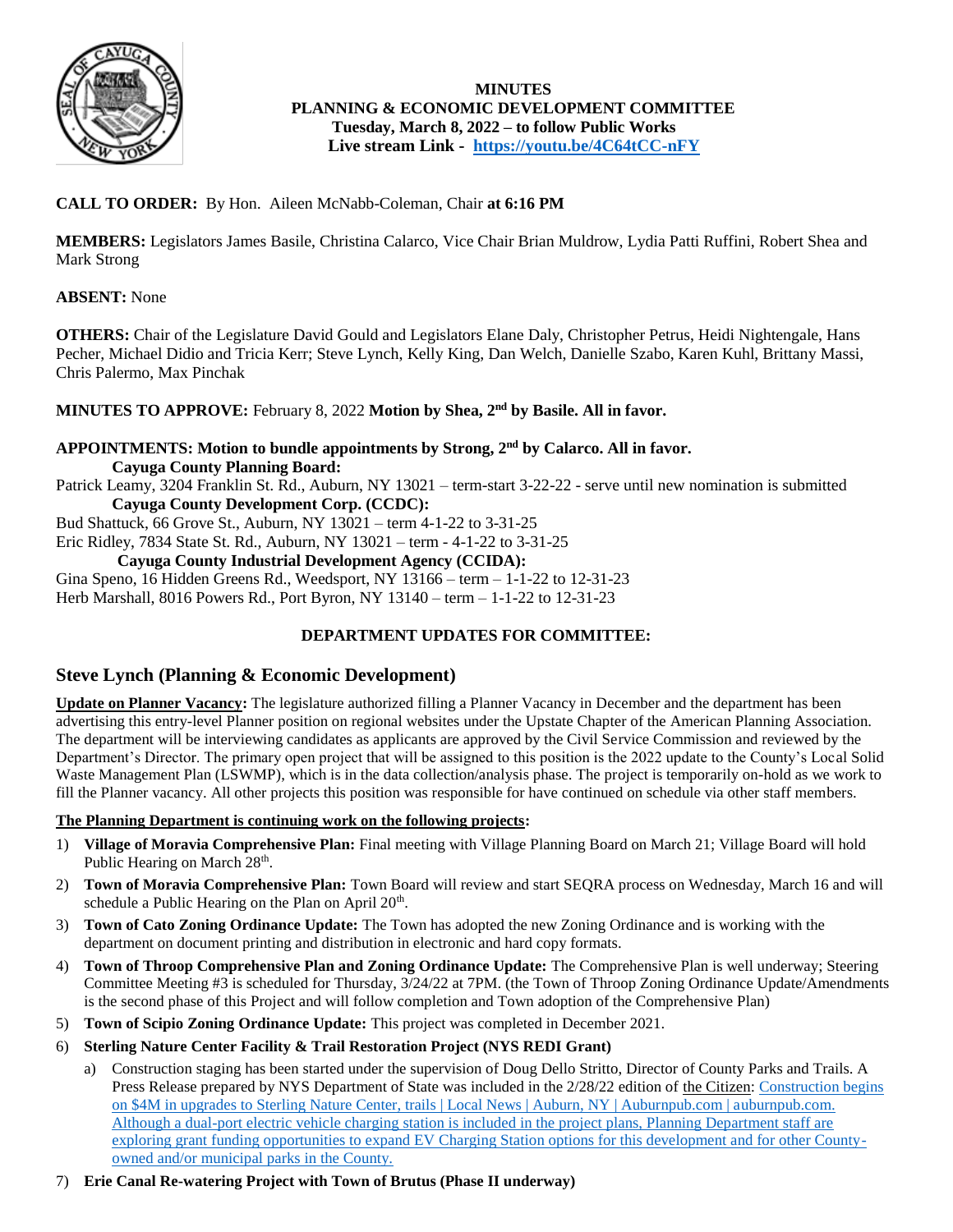a) The Phase II contract has been awarded to Bergmann Associates as project lead. Survey subcontractors have completed site surveys of the project area and the design and engineering work continues. Included in this phase is the design and engineering for a new county bridge over the Erie Canal Prism and Trail at Centerport Road.

# 8) **Finalizing & Closing NYS Clean Energy Communities Grant Program Projects (Jail Lighting)**

- a) The Jail Lighting Project (budget of  $\sim$ \$90K 100% grant funded) is now complete. The Planning Department will draw down the final grant reimbursements and close out this project**.** This energy grant provided \$250K in state funding for energy projects to Cayuga County and required no matching funds.
- b) The Department is exploring additional grant funding opportunities from NYSERDA under the Clean Energy Communities Leadership Round. This is an open funding opportunity with grant funding tied to a point system for accomplishing energyrelated Action Items.
- 9) **Cayuga County Local Solid Waste Management Plan Update** (project temporarily paused due to Planner vacancy as noted above).
- 10) **Town of Victory Ag & Farmland Protection Plan:** Staff has completed the Town Ag Plan it has been submitted to NYS Ag & Markets for final review and approval.

# 11) **Town of Conquest Comprehensive Plan.**

Work began in late 2021 and is continuing though this first quarter. The Community Survey has yielded about 100+ responses (about 11% response rate) and the survey term has been extended through February to capture additional community input. A Steering Committee Workshop on "Developing Community Vision and Goals" is scheduled for Tuesday, March 8 at 7PM at the Town offices.

# 12) **Fair Haven-Sterling Local Waterfront Revitalization Plan**

a) Monthly Steering Committee meetings facilitated by project staff are scheduled for every fourth Wednesday of the month. The next Steering Committee Meeting is Wednesday, March  $23<sup>rd</sup>$ . The project website has additional background on the project: [Home | lwrp \(sterlingfairhaven.wixsite.com\)](https://sterlingfairhaven.wixsite.com/lwrp)

# 13) **Village of Cayuga Local Waterfront Revitalization Plan**

a) A Public Meeting is scheduled for Wednesday, March  $2^{nd}$  at 7PM at the former Cayuga Elementary School. This meeting will present the draft waterfront revitalization policies and provide an overview of proposed waterfront and community projects under the draft Plan. The project website has additional background and information: [Home | Cayuga LWRP](https://villageofcayuga.wixsite.com/lwrp)  [\(villageofcayuga.wixsite.com\)](https://villageofcayuga.wixsite.com/lwrp)

### 14) **Cayuga County Planning Board Training Series (ongoing)**

a) The Planning Department annual Planning Board Training Series provides several opportunities throughout the year for local Planning and Zoning Board members to receive their state-mandated 4-hours of annual training. Registration is online and easy. The next training session topic is Conducting Site Plan Review and is scheduled for March 16, 2022 at 7:00 PM at Cayuga-Onondaga BOCES.

# 15) **Owasco Lake Watershed Nine-Element Plan (nearing completion - 2022)**

a) The 9E Plan is nearing completion. Release of the final draft plan, with recommendations for action, has now been extended into early May, with planned circulation to NYSDEC for agency review in March. A public meeting is tentatively scheduled for the first week in May at BOCES. The project consultants will then formally present the findings and recommendations of the Plan.

### 16) **Department Staff are on the Steering Committee for City of Auburn Drinking Water Source Protection Plan for Owasco Lake (City of Auburn 2021 Grant)**

a) Steve Lynch and Michele Wunderlich represent the Planning Department on the Citizens Advisory Group (CAG) for this City of Auburn water protection project. The 4th CAG meeting was held Thursday, February 17th and the next CAG meeting is scheduled for Thursday, March  $24<sup>th</sup>$ .

# 17) **Staff to Cayuga County Water Quality Management Agency (WQMA; ongoing)**

- 18) **Management and Administration of Cayuga County's Finger Lakes-Lake Ontario Watershed Protection Alliance (FLLOWPA) Grant Program (ongoing)**
- 19) **2022 Household Hazardous Waste Program Event Planning**
	- a) A public Request for Bids for an HHW Services Vendor was circulated on January  $23<sup>rd</sup>$  and service/fee proposals were due February 23<sup>rd</sup>. The RFP process resulted in two (2) proposal submissions, one from a former vendor) MXI Environmental Services) and one from the current vendor (Miller Environmental). Staff is reviewing the proposals and will be bringing a resolution recommending award of contract to a preferred vendor in April. The annual HHW collection event is tentatively scheduled for Saturday, October 29, 2022.
- 20) **Planning Department Work with Health Department Planning (ongoing)**
- 21) **Steering Committee for New York State "Coastal Lakeshore Economy and Resiliency" Plan (nearing completion; awaiting NYSDOS guidance on endorsement or adoption strategies)**
- 22) **Sanctuary Advisory Committee for NOAA Lake Ontario National Marine Sanctuary (ongoing)**
- 23) **Advisory Committee for NYS Reimagine the Canals project at Cayuga Lake Lock #1 (Cayuga Whitewater Park Project – recently started).**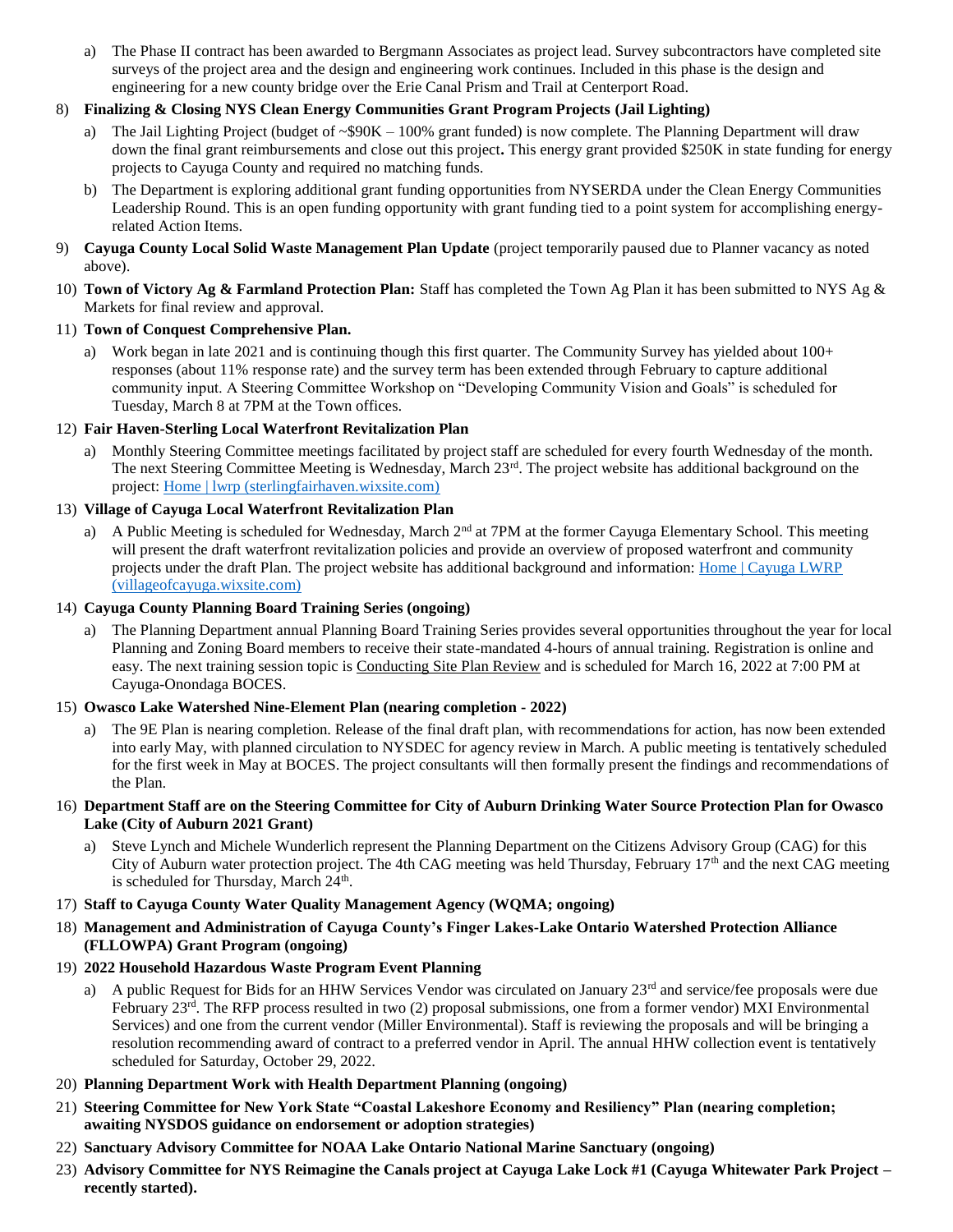# **Kelly King (Employment & Training) –**

# **Career Services**

- o 112 customers served in person this month
- o Virtual appointments and services continue by request and as needed

### **DSS Program Update (JOBS Program)**

- o 154 DSS/JOBS customers served this month (Family Assistance, Safety Net, and Non-Employable)
- o 61 DSS employment plans developed (8 FA; 11 SN; 42 NE)
- o 2 Job Readiness Classes/Trainings administered weekly in person
- o Workshops: Conflict Resolution in the Workplace; Resume Writing; Identifying Barriers to Employment
- o 51 new DSS referrals to E&T per JOBS contract (12 SN; 6 FA; 33 NE)
- o Significant increase in (TA) Temporary Assistance Applicants for in house Job Club facilitated by E&T staff

### **WIOA/TAA ITAs (Adults, Dislocated Worker, Youth, TAA)**

- o 12 customers enrolled in training ITA (Individual Training Account) (3 DW, 5 AD, 2 TAA, 2 Youth)
- o 3 LPN Cayuga Onondaga BOCES
- o 1 LPN Wayne Finger Lakes BOCES
- o 2 CDL A Cayuga Onondaga BOCES
- o 2 CASAC-T Cayuga Community College
- o 1 Culinary Arts Cayuga Onondaga BOCES (TAA)
- o 1 Horticulture- Finger Lakes Community College
- o 2 Welding (OCM BOCES)

### **Youth Program**

- o 5 youth enrolled in Paid Work Experience Program (2 WIOA;3 FFFS)
- o 2 youth enrolled in ITA training (Welding OCM BOCES) (WIOA)
- o Youth outreach development (Cayuga County Probation; Cayuga County Foster Care Unit, Auburn Enlarged City School District, Weedsport HS, Union Springs HS, Moravia HS, Southern Cayuga HS, and Cayuga Centers)- 2022 goal to increase overall participation, increase new work sites, and improve curriculum for the academic component of the WIOA Youth Program
- o Updated Civil Service job descriptions for Civil Service Commission meeting- seasonal youth workers.
- o WIOA Work Experience Policy update and revisions (to be voted on at March WDB Meeting)
- o SYEP (Summer Youth Employment Program) preparation starts in March

#### **Business Services**

- o 407 (up from 256) new Job Orders listed with the New York State Department of Labor/matching/referrals provided
- o Support provided to local businesses with posting job orders, marketing, Facebook, and using O-Net Online
- o Retail, Human Services, and Manufacturing showing the most need based on Job Order listings this month
- o On-Site Recruitment- Employment Solutions for a local company- 2/17, 2/24 (30 scheduled each day).
- o OJT promotion to Dumond Farms, Cayuga Centers, Bo-Mer Plastics.
- o Page Transportation for OJT, CRT, and apprenticeship opportunities in conjunction with the DOL apprenticeship program. The Commons- Onsite recruitments and Job Club presentations.

# **Additional Updates:**

- o Staff development and training- In house cross training and monthly program review and analysis- Focus this month has been on the youth program.
- o Skill America Training and Certification**-** pilot cohort through NYATEP (New York Association of Training and Employment Professionals) Started on 2/14/22.
- o Director and 2 E&T staff are attending the NYATEP Youth Conference 3/24 & 3/25.
- o E&T to provide presentations to CCC classes (day and evening) on Career Center Services.
- o E&T to collaborate with EMO to address possible funding opportunities for EMT training through the county.
- o Initial phase of coordinating a partner's training on Career Services through Cayuga Works and E&T.

# **Danielle Szabo (CEDA) –**

- o Metric Snapshot through February 18, 2022 :
	- o Existing businesses assisted: 24
	- o Entrepreneurs assisted: 14
	- o See supplemental document for additional metrics and economic indicators.
- o Cayuga Milk Ingredients attended the February Cayuga County Industrial Development Agency (CCIDA) meeting to provide an update on the company's \$147M expansion project. During the meeting, CMI asked the board to consider selling the rest of the industrial park. The board has agreed to come up with an asking price for lots #1, 4, 5, 6 by April 1.
- o Cayuga County Industrial Development Authority is actively looking to purchase additional property.
- o Auburn Industrial Development Authority (AIDA) approved RJC Development initial resolution at their February board meeting. A public hearing and vote is set for March 16. Application for incentives includes sales  $\&$  use tax, mortgage recording tax, and PILOT agreement.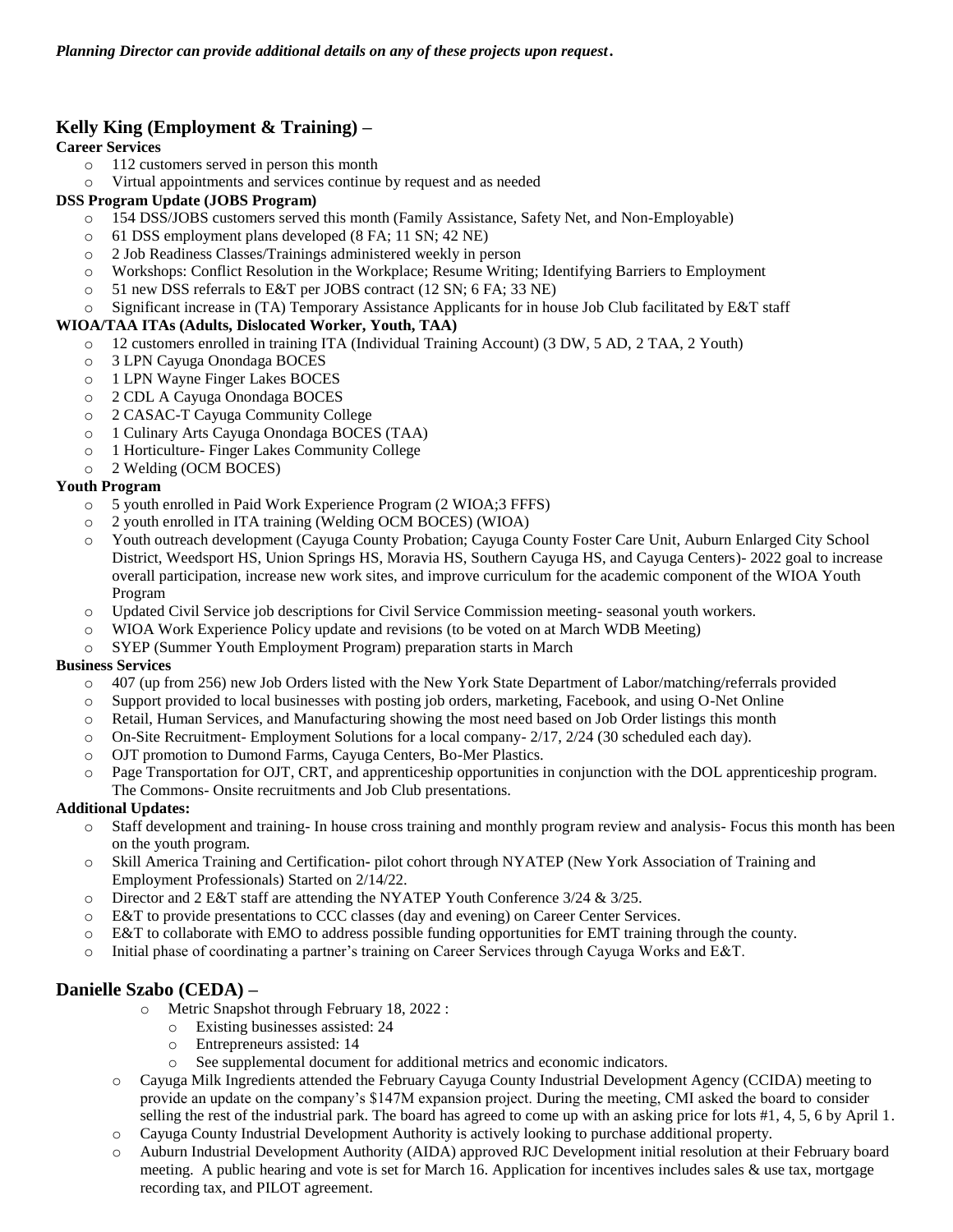- o Auburn Community Hospital and Park Grove LLC presented at the February AIDA board meeting. ACH in partnership with Park Grove LLC is developing an oncology and radiation building. The project has begun the City of Auburn's site plan review process and will be seeking AIDA incentives.
- o CEDA had a kickoff meeting with TGW for the AIDA place brand marketing strategy. TGW has been contracted to develop a marketing strategy and content relevant to AIDA's place base brand.
- o CEDA assisted Cayuga-Onondaga BOCES in securing grant funding to expand their adult education workforce development career readiness program. Funding will be used to expand the Health Train program to become a multiindustry career readiness program that offers industry exposure opportunities in healthcare, hospitality, manufacturing & advance technology.
- o Ms. Szabo and Ms. Foster attended the NYSEDC conference on Feb 28 & March 1 in Albany NY.
- o Interviews have begun for the CEO position.
- o CEDA's 2021 annual report is available on our website: [https://cayugaeda.org/wp-content/uploads/2022/02/2021-](https://cayugaeda.org/wp-content/uploads/2022/02/2021-Annual-Report.pdf) [Annual-Report.pdf](https://cayugaeda.org/wp-content/uploads/2022/02/2021-Annual-Report.pdf)

# **Doug Kierst (Soil & Water Conservation District)**

# *AGRICULTURAL TECHNICAL ASSISTANCE:*

- Cayuga SWCD Staff continue to process Soil Group Worksheets for Agricultural Assessments, in preparation for the Town Assessors March 1, 2022 deadline. Agricultural properties in all the towns, and even the City of Auburn, are required to have a current soil group worksheet in order to qualify for an agricultural exemption.
- Cayuga SWCD Staff continue to work on project planning with farms in preparation for the upcoming 2022 construction implementation season. Soil and manure samples have been collected on one (1) farm that will be utilized in the plan development. There is one (1) project available for contractors to bid on. For specific information on the project, visit www.cayugaswcd.org.
- Preliminary work including site preparation, contract development and additional site planning is ongoing for a project located in the Owasco Lake Watershed (Town of Fleming).
- Cayuga SWCD Staff completed a site visit and followed up with a landowner with regards to a NYS DEC manure incident. *NON-AGRICULTURAL & MUNICIPAL TECHNICAL ASSISTANCE:*
- Cayuga SWCD Staff took advantage of the unseasonably warm weather to complete the final component of an emergency stream restoration project on Hemlock Creek (Town of Locke). Additional work will be completed on the same reach of stream, during the permitted dates this summer.
- Cayuga SWCD Staff completed emergency repair work on a drainage system in the Town of Niles, in an effort to minimize future potential flooding impacts. Work included the installation of a sediment basin, new cross culvert with rock outlet protection, a 20 foot section of rock

lined channel with medium stone fill, and a 300 foot section of rock lined channel with light stone fill.

- Cayuga SWCD Staff are making preparations to begin emergency repair work at a portion of the seawall at Emerson Park's Deauville Island and the implementation of in-lake measures designed to reduce the potential for sedimentation in the recently cleaned out sluice pipes near the pump house.
- Cayuga SWCD Staff worked alongside the Onondaga County SWCD and the Town of Skaneateles to implement emergency stream bank protection measures along a portion of Dutch Hollow Brook in the Owasco Lake Watershed.
- Cayuga SWCD Staff continue to offer technical assistance to local landowners affected by drainage and flooding concerns that occurred in 2021 and as a result of the recent rain and snowmelt events.

# **OTHER SWCD NEWS, WORKSHOPS & TRAININGS:**

- The Cayuga SWCD, in partnership with the Tompkins County SWCD, the Nature Conservancy and Evidn held a Soil Health Barn Meeting on Thursday, February 17, 2022 at Walnut Ridge Dairy (Town of Lansing). Nearly thirty (30) participants had an opportunity to hear about topics including an introduction to the *Our Owasco Project*, the Agricultural Environmental Management (AEM) Program and a local farmer panel discussing cover crops, tillage and other soil health concepts.
- The Cayuga SWCD, in partnership with Cayuga County Farm Bureau and the Cayuga County Town Highway Superintendents Association, participated in an open meeting for Municipal Officials, Agricultural Businesses and Excavation Contractors to discuss opportunities to work together to keep local roads safe. The meeting was held at the Poplar Ridge Fire House on Thursday, February 10, 2022.
- Cayuga SWCD Staff taught three (3) NYS DEC endorsed 4 hour trainings for contractors, municipal officials, engineers and other groups interested in learning about erosion and sediment control methods. We have two (2) more workshops scheduled for March and one (1) in April. Contact the SWCD for additional information on the classes or to register to attend one.
- The Cayuga SWCD is holding our **51st** Annual Spring Tree Seedling and Groundcover Sale. As in the past, the District is offering a variety of New York grown conifers, hardwoods, shrubs, and groundcovers. These seedlings, transplants and other plants are a very low-cost way to prevent erosion, improve water quality in our lakes and streams, to promote wildlife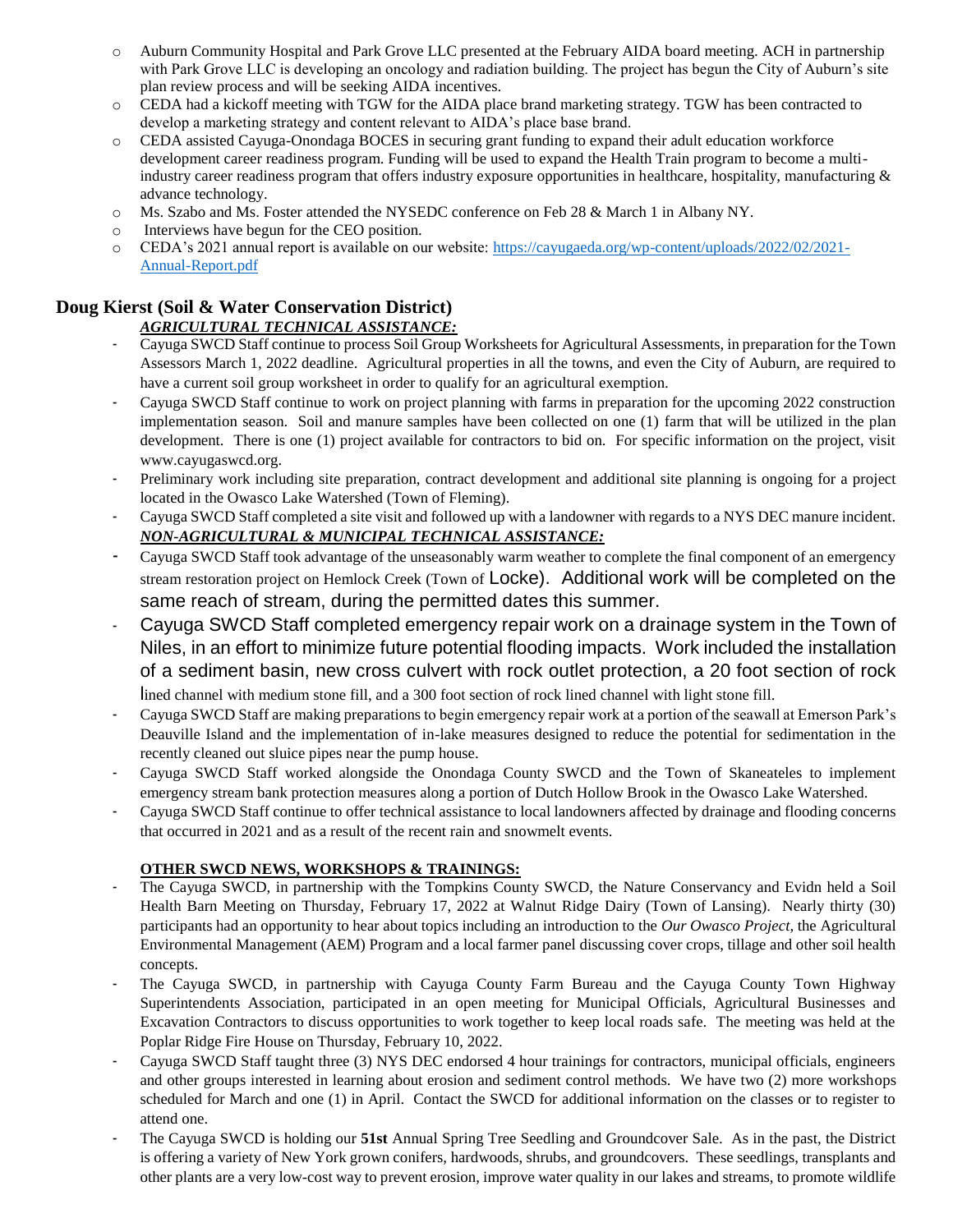in your area, as well as create noise and visual buffers, and both snow and wind breaks. The Cayuga SWCD will be taking orders through Tuesday, May  $3^{rd}$ , 2022. The pickup date will be Friday, May  $13^{th}$ , 2022. Supplies are limited, so order early for the best selection.

For any questions regarding the sale, call the Cayuga County Soil and Water Conservation District at (315) 252-4171, ext. 4, or email us at: *cayugaswcd@cayugaswcd.org*. We are available Monday - Friday from 7:30 AM - 4:00 PM. To obtain an order form and description brochure or to place an on-line order, please visit our website: [http://www.cayugaswcd.org](http://www.cayugaswcd.org/)

# **Dan Welch (Director Cornell Cooperative Extension) –**

### **Agriculture and Food Systems**

- o CCE Cayuga is working in partnership with NYS Ag and Markets and the USDA Animal Plant Health Inspection Service to educate poultry farmers and backyard flock owners about the risks of a potential Highly Pathogenic Avian Influenza (HPAI). Two laboratory-confirmed cases of HPAI in Dutchess County and one in a backyard flock in Ulster County, were identified in NYS on Friday, February 25th. These follow the case identified in a backyard flock in Suffolk County on February 19th. HPAI is not considered a threat to human health as no cases of bird to human infection have been identified in the U.S.
- o 50 farmers and agricultural advisors attended a virtual "shop meeting" on strategies for managing herbicide resistant weeds and the potential for biocontrol of insects in corn and soybeans. The farmers in attendance earned continuing education credits required by NYS DEC for keeping their pesticide applicator license in good standing.

#### **4-H Youth Development**

- o Agricultural Literacy Week is March 21-25th, but CCE Cayuga staff and volunteers have already begun reading in classrooms. Every elementary school in the county will receive the book "Farmer Will Allen and the Growing Table". Several schools/classrooms will have someone present an activity on composting.
- o For the first time since the pandemic started, Cayuga County 4-H members will be participating in regional competitions in person this month.

#### **Nutrition**

o The CCE Cayuga SnapEd program has begun a partnership with the food pantry at Cayuga Community College that will provide education to students on CCC on preparing healthy, affordable meals.

#### **Organizational Updates**

- o CCE Cayuga is collaborating with a Cornell University faculty member on a project to "Enhance Collaborations Between Cornell Campus, County Extension Associations, and Community Organizations". This project will lead to recommendations and strategies for CCE Cayuga to better support community efforts in watershed management and food security.
- o CCE Cayuga has an open position for a part-time 4-H STEM (Science, Technology, Engineering, and Math) educator. The position description can be found at our website and applications closes on March  $24<sup>th</sup>$ .

# **Karen Kuhl (Tourism)**

Committee Report

|                                                               | Occ $%$ |      | <b>ADR</b> |       | <b>RevPAR</b> |       |
|---------------------------------------------------------------|---------|------|------------|-------|---------------|-------|
|                                                               | 2022    | 2021 | 2022       | 2021  | 2022          | 2021  |
| <b>Current Month - January</b><br><b>2022 vs January 2021</b> | 36.6    | 39.5 | 106.44     | 75.19 | 38.94         | 29.67 |
| <b>Year to Date - January 2022</b><br>vs January 2021         | 36.6    | 39.5 | 106.44     | 75.19 | 38.94         | 29.67 |

#### o eCommunications

- $\blacksquare$  2/3/22-Pro-Tip: 34% open rate, 2% CTR
- 2/5/22: Specials Highlights: 10% open rate, 2% CTR
- 2/7/22: February Newsletter: 26% open rate, 5% CTR
- 2/17/22: February Newsletter: 34% open rate, 2% CTR

#### o Public Relations

- Bridge Street to promote the "Explore Cayuga Special"
- Syr Channel 9 "Explore Cayuga Special" will air February 28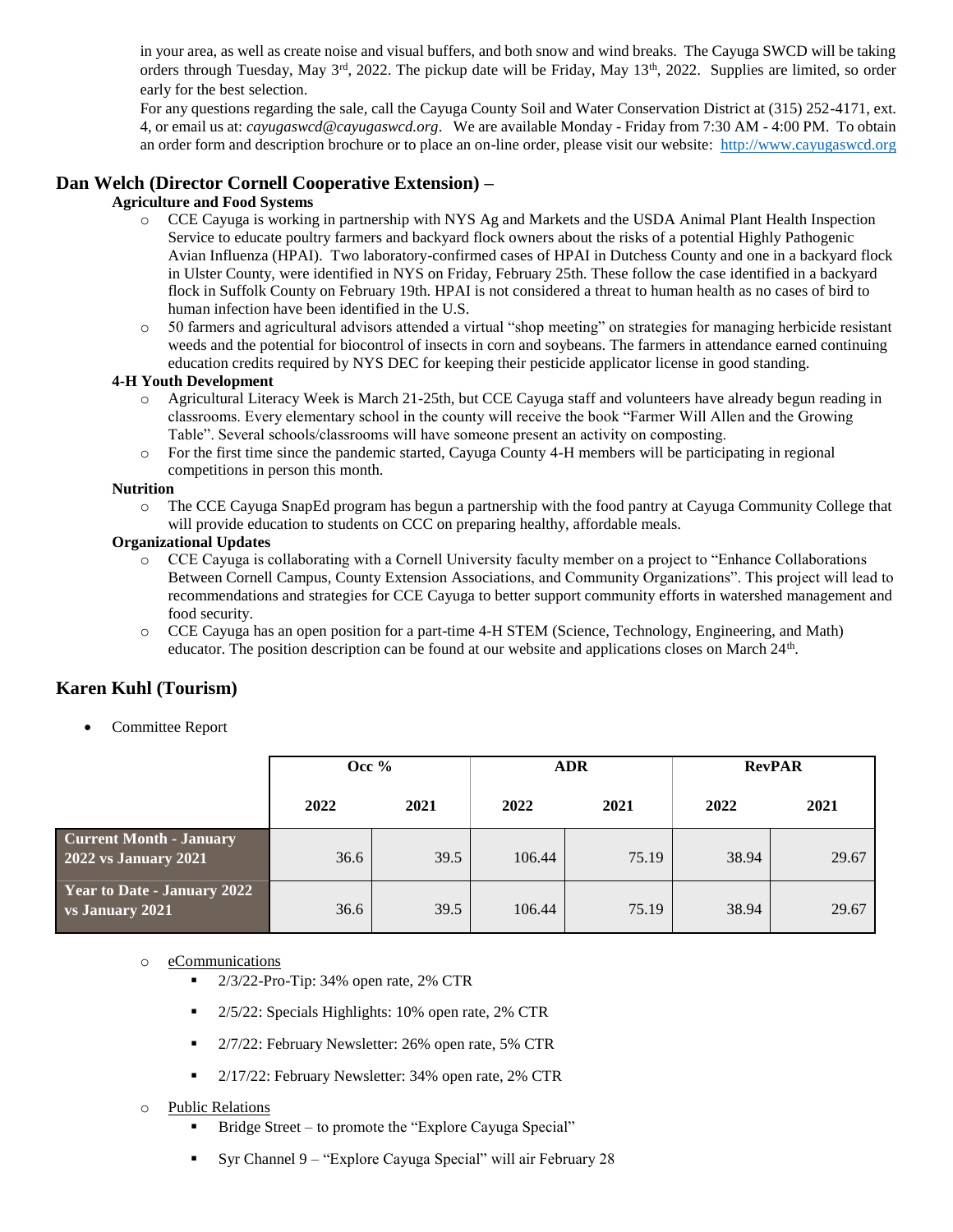- **FAM trip Washington Post hometown Feb 10 12**
- FAM trip Whetsone Magazine Feb 4 6

#### Upcoming

- FAM trip Andrea Sachs Washington Post March 2-4
- FAM trip Paula Reynolds American Group Tours March 10-12

#### o Groups

- Continuing conversations with the NYS UGRR Consortium & Niagara Bound Tours regarding Harriet Tubman and UGRR tours
- Hosting FAM of American Tour Guide group
- **•** Participating in two co-op advertising in group publications
- o Marketing Campaigns
	- Hibercation campaign will be wrapping up March 15th.
	- "Where Brave Women Winter" will transition to its three-season campaign with lower profile engagement than the winter season, but will continue to support and promote women-owned businesses in the Finger Lakes Region. The campaign will have a highlight within the Brave Brews event being held in Auburn Marcy 4-6.
	- "Treasurers along the Erie Canal" will release the Birding section in March. There has been key partnership with Cornell lab of Ornithology in the content of the app.
	- Women's History Month –including highlights of women-owned businesses in Cayuga County.
	- **Preparing for Earth Month with special recognitions of sustainable efforts around the county.**
	- Sweet Treat Trail 2022 is getting started, specials treats will be dedicated to Harriet Tubman.
	- Attending Travel Unity in Atlanta, Ga and will be on panel to promote DEI efforts in Cayuga County.
	- **Brave Brews** collaborations with city Auburn and ERHC
- o Cultural Tourism Public Relations
	- Partnerships with city of Auburn and Cayuga County historians to update and release the Cayuga County & Auburn Underground Railroad Driving Tour expected to launch March 2022.
	- In partnership with The Muldrow Group, CEDA and the Cayuga County Chamber we are working to develop the Cayuga County guide to diverse owned businesses.
	- Feb/Mar Letters to the Editor With The Citizen we launched a pride building campaign calling Cayuga County residents to submit letters to the editor expressing why they are proud to live in Harriet Tubman's hometown. Consider submitting your letter.
- o Syracuse Channel 9 Special
	- The Syracuse Channel 9 "Exploring Cayuga County" aired Monday February 28th. The program was sponsored by Tour Cayuga, and we will receive a version to keep with our asset library. The special covers many activities around the county with a strong focus on the historical product.
- o Upcoming work
	- Collateral with the city & county for the Harriet Tubman Underground Railroad driving tours
	- Collateral destinations to walk in Harriet Tubman's footsteps
	- Mar/Apr Treasurers Along Erie Canal app is being expanded to include birding locations.

\*\*Glossary: Occ = Occupancy Tax, ADR = Average Daily Rate, REVPAR = Revenue Per Available Room, CTR = Click Through Rate, FAM = Familiarization Tour